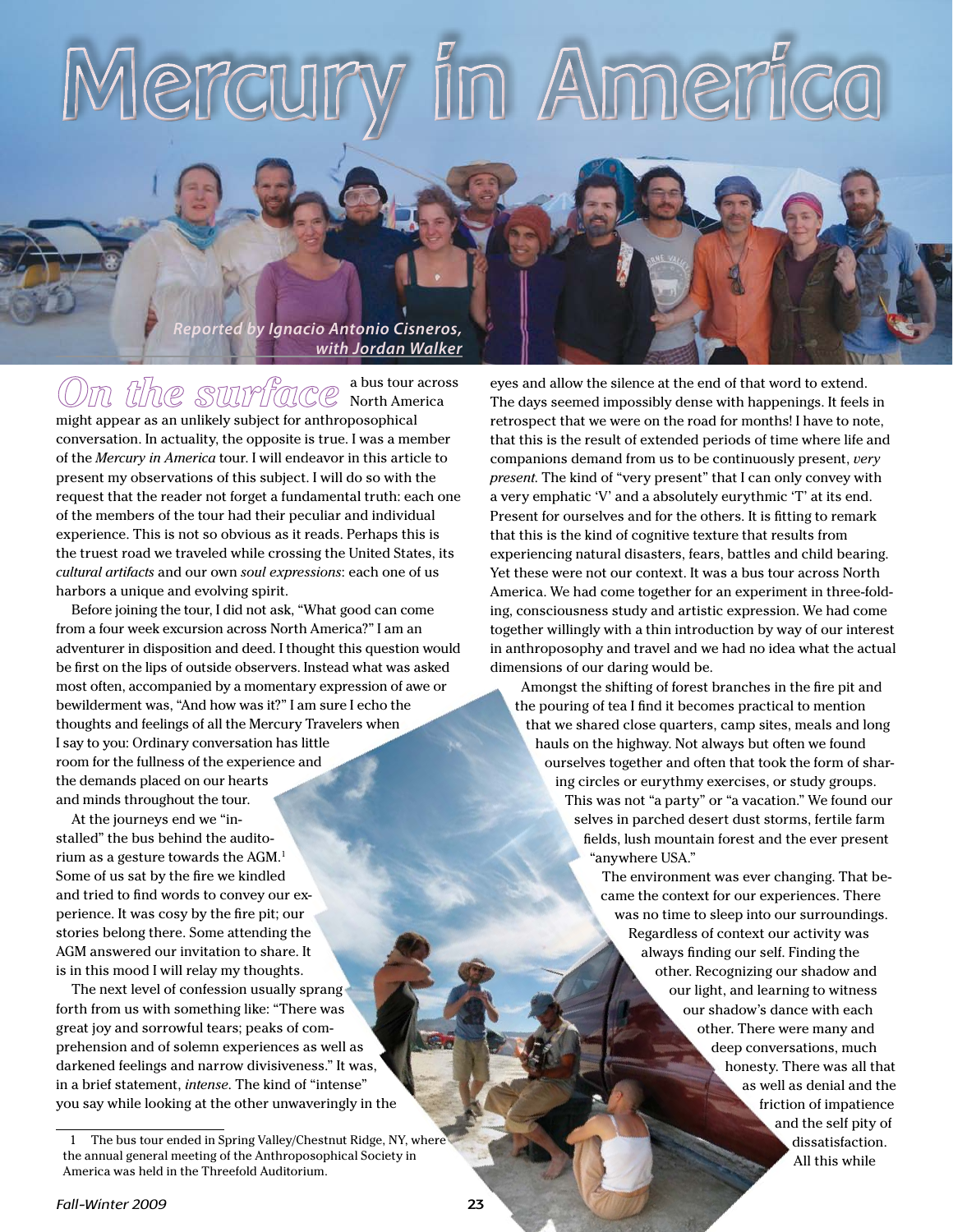getting by with only our bare necessities and clearest being.

This is the point in the narrative of *how was it?* where the inevitable question came. "But why was it so difficult?" The short answer is that it was not so hard, but at the moment it did demand from us more than we expected to put forth. As a group we strove to remain united and committed to discovering what it meant for all of us to have come together there and then. We wanted to embody "the spirit of our group" and we staunchly enlivened our individual self while presuming that abstraction. Perhaps now we all can see the implicit contradiction in this. There was an obvious tension between a desire to be left as we were which strove against the ideals of directed spiritual exercises. We aspired to a pseudo-monastic soul posture but were confronted with the demands of the long haul road trip. We preferred to be in our emotions despite their unclarity as long as we could leave our rationalizations unchecked to buttress our actions and social postures. In fact we were fully human in the contemporary version, but we also were informed by our spiritual aspirations.

response from one of our friends by the



fire pit was, "Know thou thy self!" This was accompanied by the gleeful countenance which the untried can offer to a description such as I have offered. The reader might suspect that this is the reason why the Mercury in America bus tour is, in fact, an anthroposophical topic, as if a deep voice had announced this off stage with a consciousness mocking effect. I caution all not to avoid the unbearable parallel between what I have described as the trials on our tour and what goes on, or should ensue, in our general meetings with other individuals that seek the spiritual path. Do we meet one another when we encounter each other in the halls or in our conversation groups? How deep can that be? On the Mercury tour we plumbed the depth of this idea with as

much compassion as we could bring to bear.

Later in the evening, while the fire is receiving another feeding

and the story-filled minds reach back into their experiences, I have to add something that is at the very edge of our awareness and which became ever so clear to us on the tour. There were portions of the trip that brought us face to face with the naked manifestations of the adversary forces. I am not relating the inner character of our psychology with this. I speak of the fact that out in the world, where the tour rolled and visited, there lives today's and tomorrow's level of dehumanization. Our civilization harbors and encourages materialized and animalized behavior at an ever harsher pace. We were faced, on the tour, with the question: "How can we carry out an anthroposophical life in the world?" We were confronted with the harsh reality that here in

North America, the realm we set out to meet, the adversarial forces are fully and plainly active, to a degree that dwarfs that in Europe. This became the challenge that overshadowed all our strivings. "Can we live and stand for spiritual science in the face of the shape and character of the North American culture and civilization?" As a representative of the Mercury in America tour, through this ink, I convey that question to you as our most pressing result.

This is the real experiment which the Mercury crew undertook. It is true that we lacked full awareness of this question at first. Yet we quickly found it loudly expressed through our interpersonal dynamics and group relations. We became a living study of this question, asked by North America to us, and of us to North America. We did so in the cities, in the wilderness, rolling down the highway at sixty-five mph. We asked this of our selves and of each other. We asked this as much as we asked our selves who am I and who is he or she. Do we have an answer? Many! As many answers as there were individuals on the tour. Can we remain steadfast despite the adversity? Maybe. With cooperation and wise planning. With love, peace, and understanding.

Above all, our main obstacle appears to have been how and when we dealt with the unconscious areas of our psyche. It is fitting that our tour rolled in to our community (Spring Valley) on the vespers of Michaelmas. In our language, if we are to embody the Michaelic being, I would have to say that it may take a "cha cha" or some other creative dance to constructively put our dragon to good service. This is among the lessons gleaned that the tour can most constructively share. In fact the youth